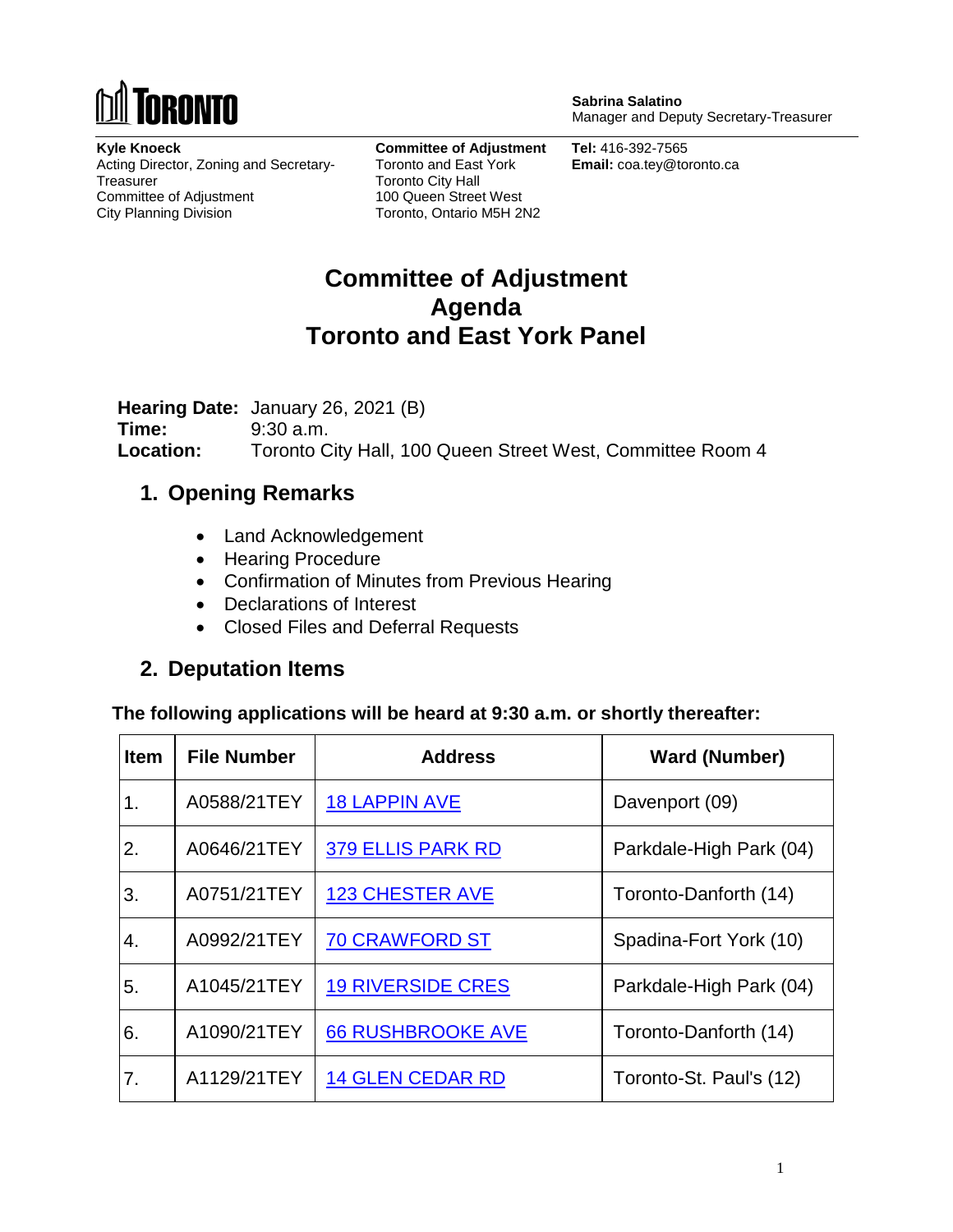| <b>Item</b> | <b>File Number</b> | <b>Address</b>           | <b>Ward (Number)</b>     |
|-------------|--------------------|--------------------------|--------------------------|
| 8.          | A1132/21TEY        | <b>122 COLERIDGE AVE</b> | Beaches-East York (19)   |
| 9.          | A1138/21TEY        | <b>84 MURIEL AVE</b>     | Toronto-Danforth (14)    |
| 10.         | A1139/21TEY        | <b>82 MURIEL AVE</b>     | Toronto-Danforth (14)    |
| 11.         | A1161/21TEY        | <b>139 WOLSELEY ST</b>   | Spadina-Fort York (10)   |
| 12.         | A1168/21TEY        | <b>1406 DUFFERIN ST</b>  | Davenport (09)           |
| 13.         | A1173/21TEY        | <b>219 JONES AVE</b>     | Toronto-Danforth (14)    |
| 14.         | A1180/21TEY        | <b>132 PINEWOOD AVE</b>  | Toronto-St. Paul's (12)  |
| 15.         | A1196/21TEY        | <b>11 CEDAR AVE</b>      | Beaches-East York (19)   |
| 16.         | A1199/21TEY        | <b>271 HASTINGS AVE</b>  | Toronto-Danforth (14)    |
| 17.         | A1213/21TEY        | <b>61 COLUMBINE AVE</b>  | Beaches-East York (19)   |
| 18.         | A1220/21TEY        | <b>46 WOLFREY AVE</b>    | Toronto-Danforth (14)    |
| 19.         | A1221/21TEY        | 9 BLONG AVE              | Toronto-Danforth (14)    |
| 20.         | A1223/21TEY        | 81 ALBANY AVE            | University-Rosedale (11) |

### **RECESS**

# **The following applications will be heard at 2:00 p.m. or shortly thereafter:**

| <b>Item</b> | <b>File Number</b> | <b>Address</b>          | <b>Ward (Number)</b>     |
|-------------|--------------------|-------------------------|--------------------------|
| 21.         | A1232/21TEY        | <b>43 LEUTY AVE</b>     | Beaches-East York (19)   |
| 22.         | A1237/21TEY        | <b>2 BEAUFORT RD</b>    | Beaches-East York (19)   |
| 23.         | A1243/21TEY        | <b>33 MORLAND RD</b>    | Parkdale-High Park (04)  |
| 24.         | A1245/21TEY        | <b>10 CONRAD AVE</b>    | Toronto-St. Paul's (12)  |
| 25.         | A1246/21TEY        | <b>113 LAUGHTON AVE</b> | Davenport (09)           |
| 26.         | A1247/21TEY        | <b>50 CRESCENT RD</b>   | University-Rosedale (11) |